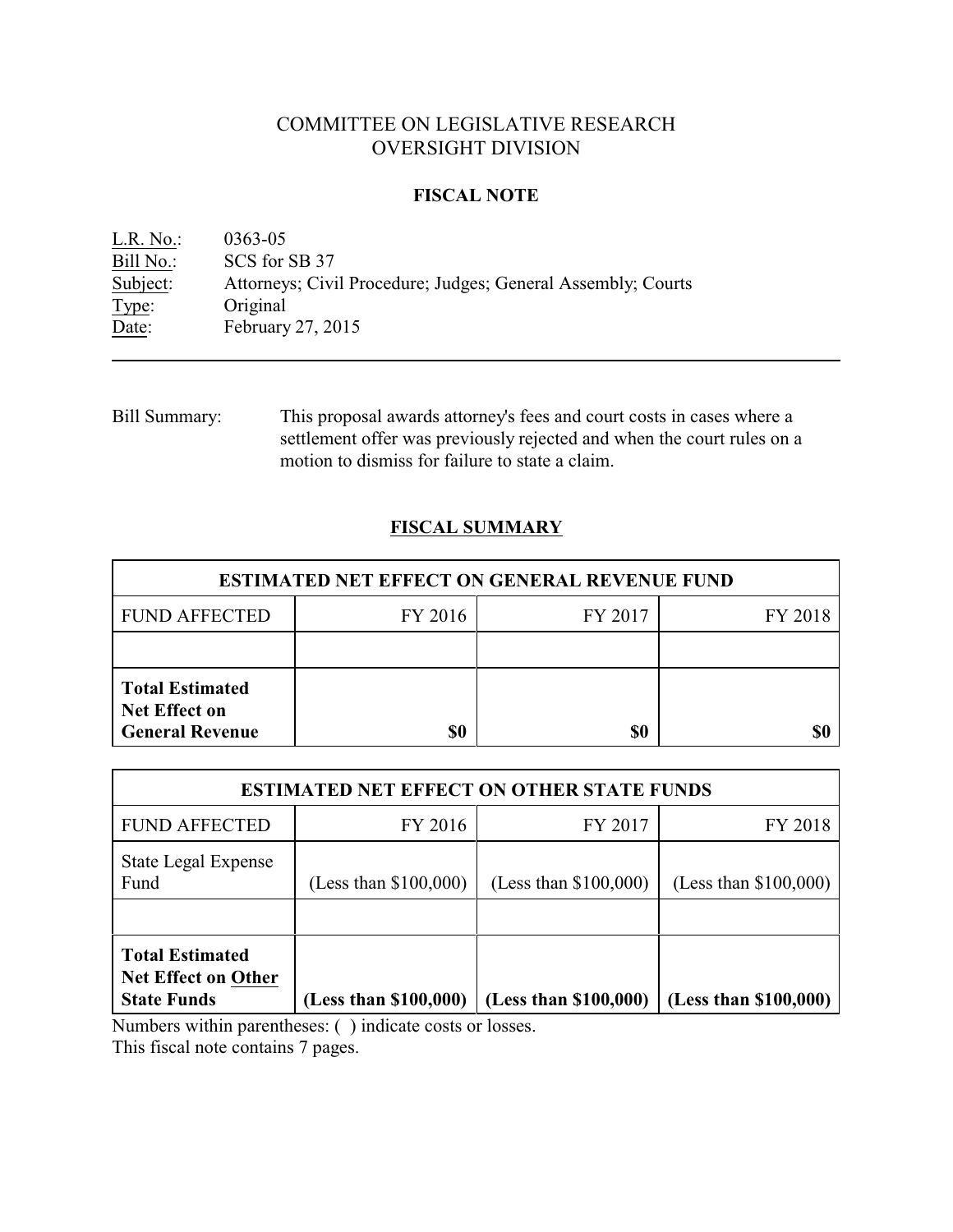L.R. No. 0363-05 Bill No. SCS for SB 37 Page 2 of 7 February 27, 2015

| <b>ESTIMATED NET EFFECT ON FEDERAL FUNDS</b>                        |         |         |         |  |  |
|---------------------------------------------------------------------|---------|---------|---------|--|--|
| <b>FUND AFFECTED</b>                                                | FY 2016 | FY 2017 | FY 2018 |  |  |
|                                                                     |         |         |         |  |  |
|                                                                     |         |         |         |  |  |
| <b>Total Estimated</b><br>Net Effect on All<br><b>Federal Funds</b> | \$0     | \$0     | \$C     |  |  |

| <b>ESTIMATED NET EFFECT ON FULL TIME EQUIVALENT (FTE)</b>    |         |         |         |  |  |
|--------------------------------------------------------------|---------|---------|---------|--|--|
| <b>FUND AFFECTED</b>                                         | FY 2016 | FY 2017 | FY 2018 |  |  |
|                                                              |         |         |         |  |  |
|                                                              |         |         |         |  |  |
| <b>Total Estimated</b><br><b>Net Effect on</b><br><b>FTE</b> |         |         |         |  |  |

 $\Box$  Estimated Net Effect (expenditures or reduced revenues) expected to exceed \$100,000 in any of the three fiscal years after implementation of the act.

| <b>ESTIMATED NET EFFECT ON LOCAL FUNDS</b> |                             |                             |                             |  |
|--------------------------------------------|-----------------------------|-----------------------------|-----------------------------|--|
| <b>FUND AFFECTED</b>                       | FY 2016                     | FY 2017                     | FY 2018                     |  |
| Local Government                           | (Greater than<br>\$100,000) | (Greater than<br>\$100,000) | (Greater than<br>\$100,000) |  |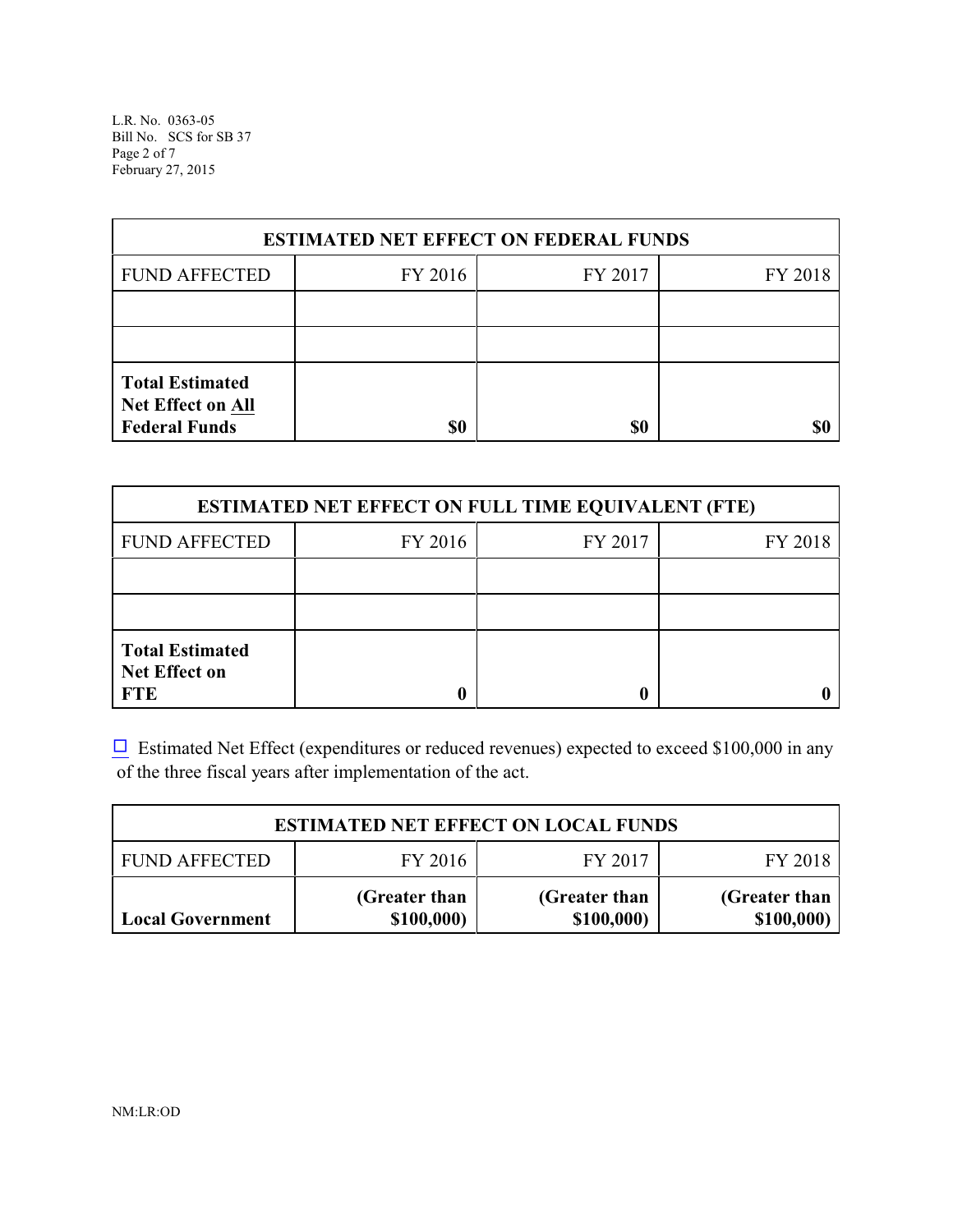L.R. No. 0363-05 Bill No. SCS for SB 37 Page 3 of 7 February 27, 2015

# **FISCAL ANALYSIS**

# ASSUMPTION

## §514.075 - Motion to dismiss for failure to state a claim

Officials at the **Office of Administration (OA)** assume the state self-assumes its own liability under the state Legal Expense Fund ("LEF"), Section 105.711 RSMo. It is a self-funding mechanism whereby funds are made available for the payment of any claim or judgment rendered against the state in regard to the waivers of sovereign immunity or against employees and specified individuals. Investigation, defense, negotiation or settlement of such claims is provided by the Office of the Attorney General. Payment is made by the Commissioner of Administration with the approval of the Attorney General.

Generally, costs cannot be assessed against the state or a state agency unless a statute or rule specifically allows such costs to be assessed against the state. See, e.g., Client Services, Inc. v. Missouri Coordinating Bd. For Higher Ed., 30 S.W.3d 194, 196 (Mo. App. E.D. 2000) ("It is well-settled that attorney's fees are not assessable as costs against the state in the absence of a statute that explicitly provides for such assessment."). Therefore, OA-General Services assumes that the proposal will not permit courts to assess costs against the state or a state agency. However, it is less clear whether costs might be imposed pursuant to the proposal against a state employee covered by the LEF, and thus OA-General Services assumes, solely for purposes of responding to this fiscal note request, that such assessment of costs may be possible.

**Oversight** inquired OA about the LEF over the last 5 years. OA states the following information:

|             |                        |              |               | Average  |
|-------------|------------------------|--------------|---------------|----------|
|             | Number of              | Total        | Number of     | Payment  |
|             | <b>Reported Claims</b> | Expenditures | Payments Made | Amount   |
| <b>FY10</b> | 925                    | \$9,832,577  | 915           | \$10,746 |
| <b>FY11</b> | 974                    | \$10,558,886 | 864           | \$12,221 |
| FY12        | 888                    | \$16,452,973 | 721           | \$22,820 |
| <b>FY13</b> | 845                    | \$11,545,538 | 656           | \$17,600 |
| <b>FY14</b> | 918                    | \$4,655,869  | 573           | \$8,125  |

The OA assumes the number of claims reported above includes files that were created during the fiscal year and not necessarily claims on which payments were made. The number of payments made above are payments that were paid during the fiscal year. The average payment is the total expenditures divided by the number of payments made in each fiscal year.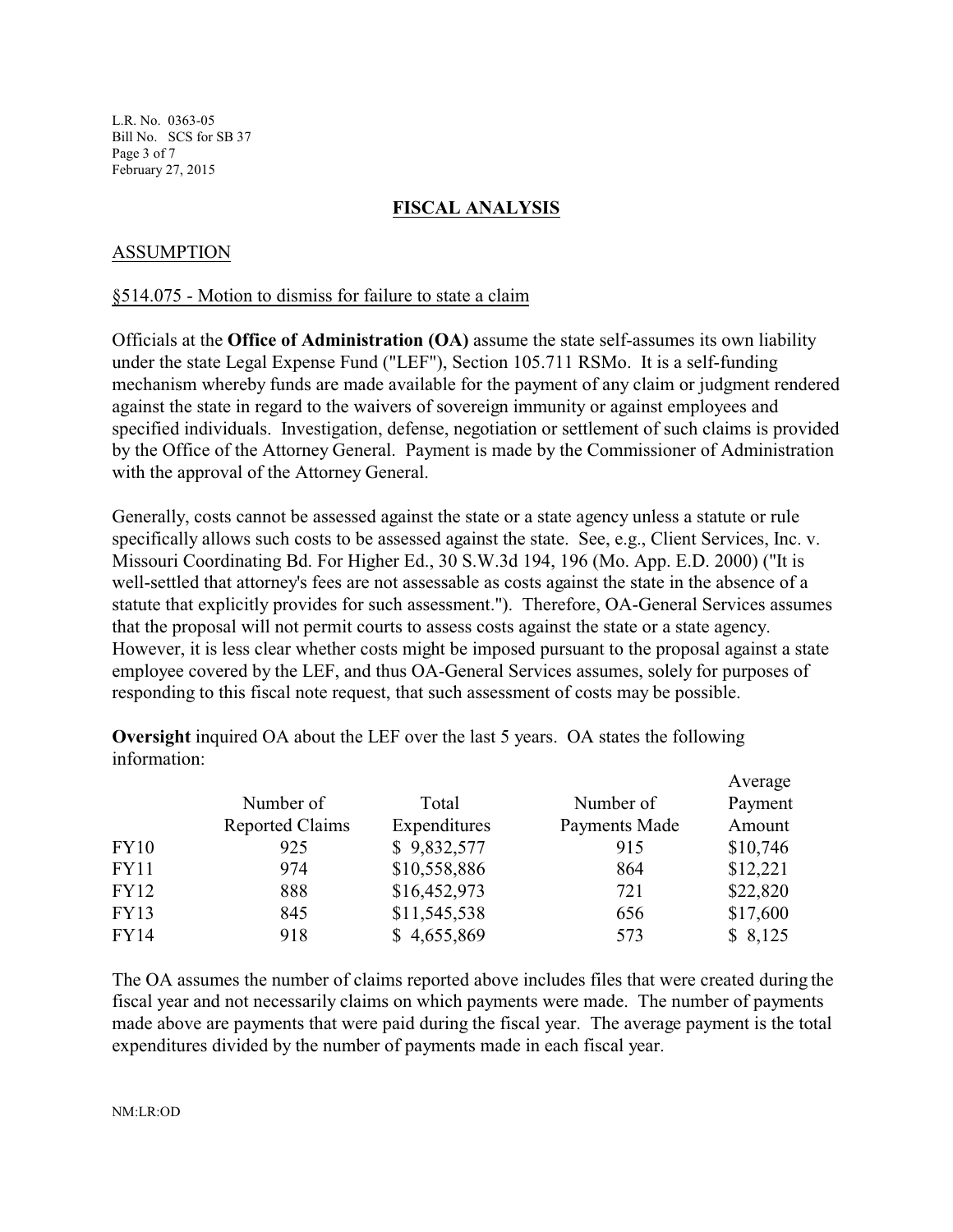L.R. No. 0363-05 Bill No. SCS for SB 37 Page 4 of 7 February 27, 2015

## ASSUMPTION (continued)

While the average payment amount over the last 5 years has not been significant, there still could be a potential cost. **Oversight** will assume a fiscal impact of less than \$100,000 from this proposal.

## Legislation as a whole

Officials at the **City of Kansas City** assume from §511.800 attorney's fees, costs and expert fees would be paid for cases brought against City employees, agencies, commissions, boards, bi-state compact entities as they are not covered under the "Governmental Unit" exemption found at §511.800 (4). As such, there would be increased costs to the City for payment of these items. The annual amounts are unknown.

As to §514.075, the payment of costs and attorney's fees that are assessed to the non-winning party would be an increase in costs to the City for payment of these items. The annual amounts are unknown.

Officials at **St. Louis County** assume it is not possible to accurately forecast how many instances and to what extent this bill may apply. The costs may approach \$100,000 to \$250,000 per year for each of the fiscal years 2016, 2017 and 2018.

Officials at the **Office of the Attorney General** assume that any potential costs arising from this proposal can be absorbed with existing resources.

Officials at the **Missouri Department of Transportation**, the **Department of Natural Resources**. the **Department of Labor and Industrial Relations**, the **Department of Health and Senior Services**, the **Department of Social Services**, the **Office of the State Public Defender**, the **Missouri House of Representatives**, the **Office of Prosecution Services** and the **Office of the State Courts Administrator** each assume no fiscal impact to their respective agencies from this proposal.

In response to a previous version, officials at the **Missouri State Senate** assumed no fiscal impact from this proposal.

In response to a previous version, officials at the **City of Jefferson**, the **City of Columbia**, the **St. Louis County Board of Election Commission** and the **Platte County Board of Election Commission** each assumed no fiscal impact to their respective organizations from this proposal.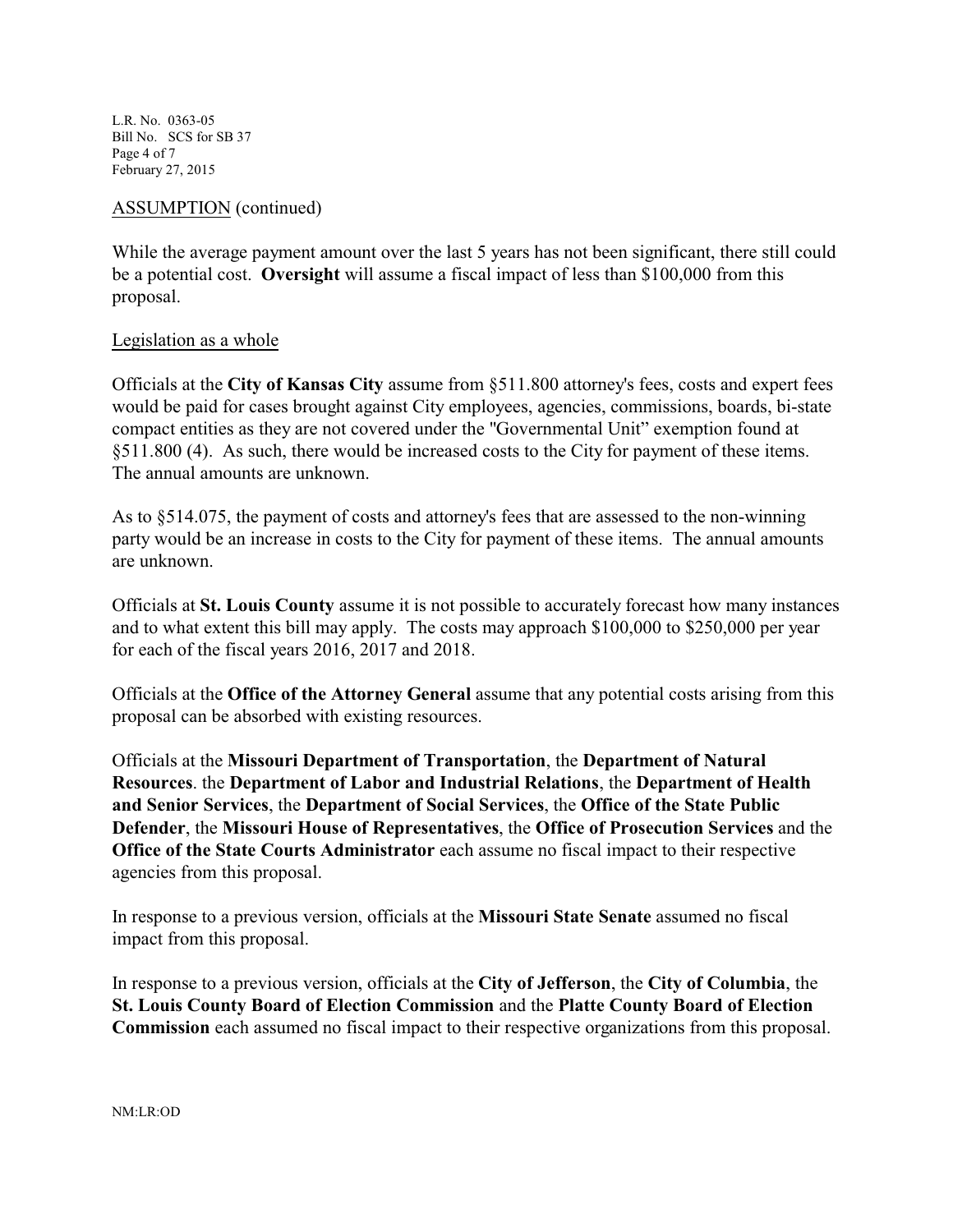L.R. No. 0363-05 Bill No. SCS for SB 37 Page 5 of 7 February 27, 2015

## ASSUMPTION (continued)

Officials at the following cities: Ashland, Belton, Bernie, Bonne Terre, Boonville, California, Cape Girardeau, Clayton, Dardenne Prairie, Excelsior Springs, Florissant, Frontenac, Fulton, Gladstone, Grandview, Harrisonville, Independence, Joplin, Kearney, Knob Noster, Ladue, Lake Ozark, Lee Summit, Liberty, Louisiana, Maryland Heights, Maryville, Mexico, Monett, Neosho, O'Fallon, Pacific, Peculiar, Pineville, Popular Bluff, Raytown, Republic, Richmond, Rolla, Sedalia, Springfield, St. Charles, St. Louis, St. Robert, Sugar Creek, Sullivan, Warrensburg, Warrenton, Webb City, Weldon Spring and West Plains did not respond to **Oversight's** request for fiscal impact.

Officials at the following counties: Andrew, Atchison, Audrain, Barry, Bollinger, Boone, Buchanan, Callaway, Camden, Cape Girardeau, Carroll, Cass, Clay, Cole, Cooper, DeKalb, Dent, Franklin, Greene, Holt, Jackson, Jefferson, Johnson, Knox, Laclede, Lawrence, Lincoln, Marion, McDonald, Miller, Moniteau, Monroe, Montgomery, New Madrid, Nodaway, Ozark, Perry, Pettis, Phelps, Platte, Pulaski, Scott, Shelby, St. Charles, St. Francois, Taney, Warren, Wayne and Worth did not respond to **Oversight's** request for fiscal impact.

| <b>ESTIMATED NET EFFECT ON</b><br><b>LOCAL POLITICAL SUBDIVISIONS</b>                                                                     | (Greater than<br>\$100,000)   | (Greater than<br>\$100,000) | (Greater than<br>\$100,000) |
|-------------------------------------------------------------------------------------------------------------------------------------------|-------------------------------|-----------------------------|-----------------------------|
| <b>Costs - Local Political Subdivisions</b><br>recovery of litigation costs in court cases                                                | (Greater than<br>\$100,000    | (Greater than<br>\$100,000  | (Greater than<br>\$100,000  |
| <b>LOCAL POLITICAL SUBDIVISIONS</b>                                                                                                       |                               |                             |                             |
| FISCAL IMPACT - Local Government                                                                                                          | FY 2016<br>$(10 \text{ Mo.})$ | FY 2017                     | FY 2018                     |
| <b>ESTIMATED NET EFFECT ON</b><br><b>STATE LEGAL EXPENSE FUND</b>                                                                         | (Less than<br>\$100,000)      | (Less than<br>\$100,000)    | (Less than<br>\$100,000)    |
| Costs - OA state employees covered by<br>LEF in cases where there is a motion to<br>dismiss for failure to state a claim<br>$(\$514.075)$ | (Less than<br>\$100,000       | (Less than<br>\$100,000     | (Less than<br>\$100,000     |
| <b>STATE LEGAL EXPENSE FUND</b>                                                                                                           |                               |                             |                             |
| FISCAL IMPACT - State Government                                                                                                          | FY 2016<br>$(10 \text{ Mo.})$ | FY 2017                     | FY 2018                     |

NM:LR:OD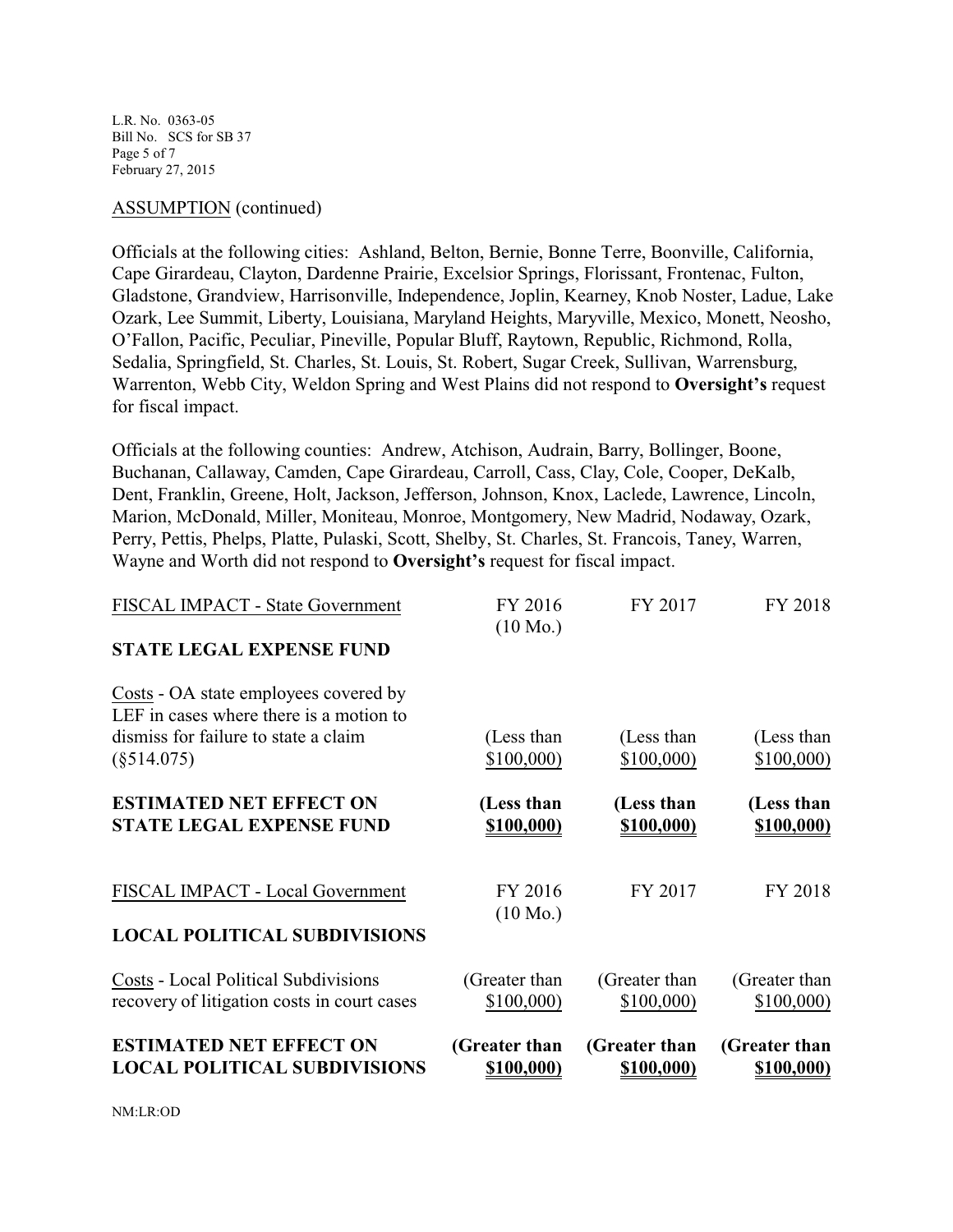L.R. No. 0363-05 Bill No. SCS for SB 37 Page 6 of 7 February 27, 2015

## FISCAL IMPACT - Small Business

A direct fiscal impact to small businesses would be expected as a result of this proposal.

## FISCAL DESCRIPTION

This act provides that when a settlement offer, which meets the requirements specified in the act, is rejected and the judgment rendered is significantly less favorable to the rejecting party than what was offered by the settlement then the offering party shall recover litigation costs from the rejecting party. Litigation costs include court costs, reasonable fees of no more than two testifying experts, and reasonable attorney's fees. The offering party may only recover litigation costs incurred after the date that the rejecting party rejected the settlement.

The act also provides that when a court rules on a motion to dismiss for failure to state a claim the court may award costs and reasonable attorney's fees to the prevailing party that the court determines are equitable and just. The Missouri Supreme Court must submit by February first of each year an annual report to the General Assembly which includes the number of such cases dismissed and the dollar amounts involved.

This legislation is not federally mandated, would not duplicate any other program and would not require additional capital improvements or rental space.